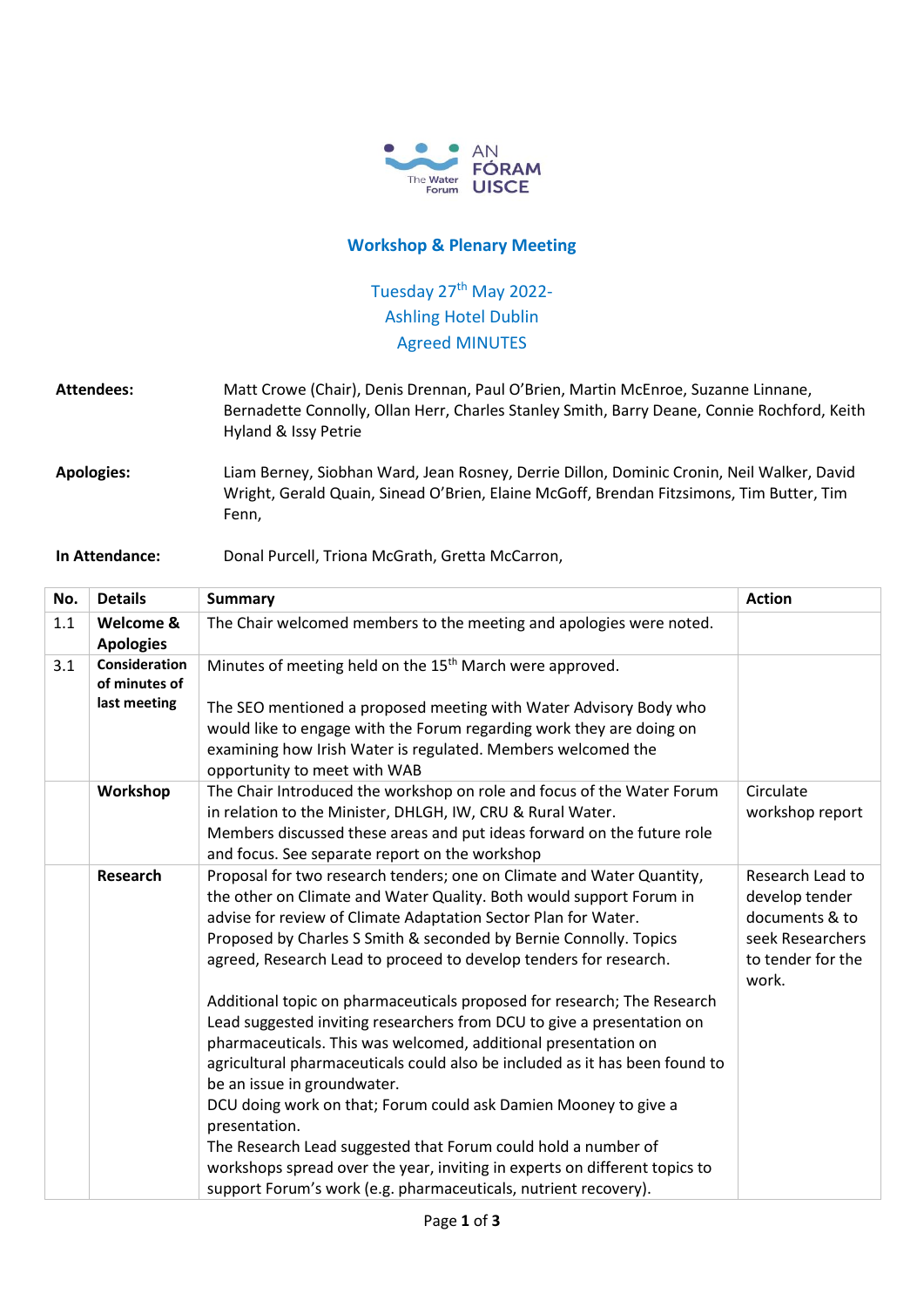| No. | <b>Details</b>     | <b>Summary</b>                                                                                                                                                                                                                                                                                                                                                                                                                                                                                                                                                                                                                                                                                                                                          | <b>Action</b>        |
|-----|--------------------|---------------------------------------------------------------------------------------------------------------------------------------------------------------------------------------------------------------------------------------------------------------------------------------------------------------------------------------------------------------------------------------------------------------------------------------------------------------------------------------------------------------------------------------------------------------------------------------------------------------------------------------------------------------------------------------------------------------------------------------------------------|----------------------|
|     |                    | Research Strategy will be revised over the coming months. Will consider<br>engagement with the EPA, SFI and other research institutes, e.g.<br>EPA fast track policy recommendations, Forum could co-fund EPA<br>research.<br>Overview provided on Policy Coherence Research by Nelly Maublanc,                                                                                                                                                                                                                                                                                                                                                                                                                                                         | Arrange suitable     |
|     |                    | members agreed a presentation at the next Plenary would be useful.<br>Overview provided on Nutrient Recovery Bursary; will consider how to<br>proceed with this (e.g. additional workshop with other experts).                                                                                                                                                                                                                                                                                                                                                                                                                                                                                                                                          | date                 |
|     | Communicat<br>ions | The Comms & Education Lead explained proposal to focus communications<br>on water conservation and public participation as it links with the Forum's<br>Strategic Plan and the requirements of the Function of the Forum under<br>the Act.<br>Water Conservation: Proposal to develop an awareness campaign<br>including putting a page on the Forum's website with information on the<br>value of water and the need for water conservation. Proposal to develop a<br>podcast on water conservation with experts and speakers to explain why it<br>is needed in a water-rich country like Ireland.<br>Proposal also to develop a social media campaign with input form<br>personalities on tips to conserve water on tic toc, facebook, Instagram etc. | Develop<br>proposals |
|     |                    | the aim would be to deliver this as part of Science Week as this provides a<br>large promotion platform to us.<br>Public participation: Proposal to do a page on the website to explain and<br>advocate for public participation as this address our strategic goals 4 and 5.<br>Proposal to develop case studies on visioning activities to be funded by<br>LAWPRO under the Community Water Development fund. Early stage of<br>discussion but there is potential to develop a toolkit for communities who<br>wish to develop 'visions' for their local water bodies.                                                                                                                                                                                 | Develop<br>proposals |
|     |                    | Question: Members expressed concern that this approach might stray into<br>the LAWPRO role?<br>Comms Lead explained that it is considered a tool to nudge communities<br>into action but will also provide for clarity on what is required to deliver<br>visions in communities so can further inform future policy needs.                                                                                                                                                                                                                                                                                                                                                                                                                              |                      |
|     |                    | Members suggested that as PPNs and communities have already<br>developed visions and plans that could be used as case studies, the<br>frameworks already exist these need to be included in any guidance<br>document. Potential to build on what is already there. Follow up on this<br>suggestion.                                                                                                                                                                                                                                                                                                                                                                                                                                                     |                      |
|     |                    | Develop a Transition year education programme on river catchments and<br>what is unique about a local catchment. Award programme where schools<br>will prepare a short video to be shown to local communities who are<br>developing visions to inform them on what students consider important in<br>their local area.<br>It was suggested that this should be a national award & to explore using<br><b>BT Young Scientist</b>                                                                                                                                                                                                                                                                                                                         | Develop<br>programme |
|     |                    | Answer; Had explored Young Social entrepreneurs but it was expensive<br>and the scope of this proposal was outside of their approach.<br>EPA have funded BT young scientist awards and it is something that the<br>Forum should look into.                                                                                                                                                                                                                                                                                                                                                                                                                                                                                                              |                      |